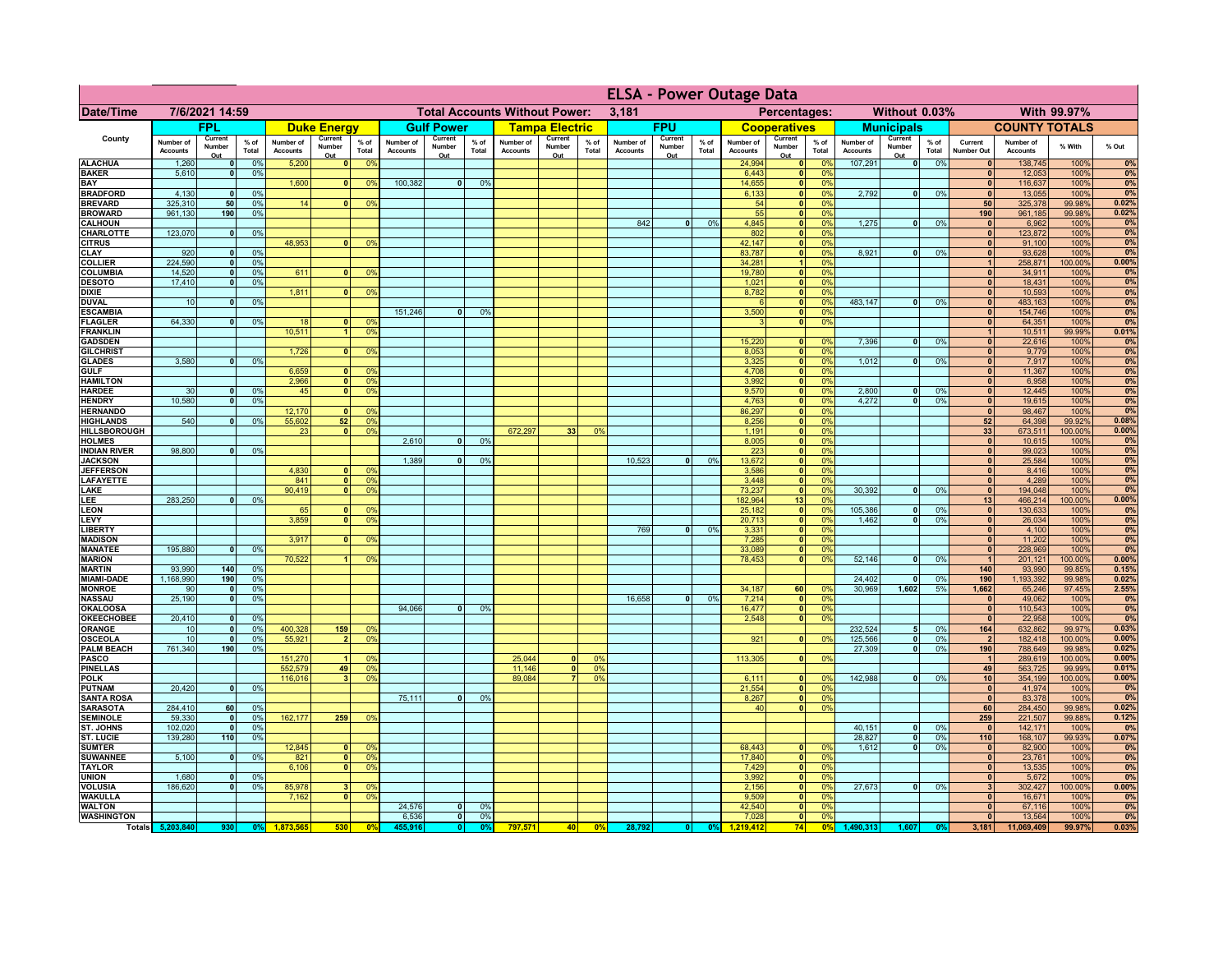## 7/6/2021 3:00 PM ELSA

| <b>Power Provider</b>                        | <b>County</b>       | <b>Number of Customers</b> | <b>Current Number Out</b> | <b>Outage Percentage</b> | <b>Estimated Restore Time</b> |
|----------------------------------------------|---------------------|----------------------------|---------------------------|--------------------------|-------------------------------|
| <b>Keys Energy Services</b>                  | <b>MONROE</b>       | 30,969                     | 1,602                     | 5.17%                    | <b>TBD</b>                    |
| Duke Energy                                  | SEMINOLE            | 162,177                    | 259                       | 0.16%                    | TBD                           |
| Florida Power and Light Company              | <b>BROWARD</b>      | 961,130                    | 190                       | 0.02%                    | <b>TBD</b>                    |
| Florida Power and Light Company              | MIAMI-DADE          | 1,168,990                  | 190                       | 0.02%                    | TBD                           |
| Florida Power and Light Company              | PALM BEACH          | 761,340                    | 190                       | 0.02%                    | <b>TBD</b>                    |
| <b>Duke Energy</b>                           | ORANGE              | 400,328                    | 159                       | 0.04%                    | TBD                           |
| Florida Power and Light Company              | <b>MARTIN</b>       | 93,990                     | 140                       | 0.15%                    | <b>TBD</b>                    |
| Florida Power and Light Company              | ST. LUCIE           | 139,280                    | 110                       | 0.08%                    | TBD                           |
| Florida Keys Electric Cooperative            | <b>MONROE</b>       | 34,187                     | 60                        | 0.18%                    | <b>TBD</b>                    |
| Florida Power and Light Company              | SARASOTA            | 284,410                    | 60                        | 0.02%                    | TBD                           |
| <b>Duke Energy</b>                           | <b>HIGHLANDS</b>    | 55,602                     | 52                        | 0.09%                    | <b>TBD</b>                    |
| Florida Power and Light Company              | <b>BREVARD</b>      | 325,310                    | 50                        | 0.02%                    | TBD                           |
| <b>Duke Energy</b>                           | <b>PINELLAS</b>     | 552,579                    | 49                        | 0.01%                    | <b>TBD</b>                    |
|                                              |                     |                            |                           |                          |                               |
| Tampa Electric Company                       | HILLSBOROUGH        | 672,297                    | 33                        | 0.00%                    | $24$                          |
| Lee County Electric Cooperative              | <b>LEE</b>          | 182,964                    | 13                        | 0.01%                    | <b>TBD</b>                    |
| <b>Tampa Electric Company</b>                | <b>POLK</b>         | 89,084                     | $\overline{7}$            | 0.01%                    | $24$                          |
| Orlando (Orlando Utilities Commission - OUC) | ORANGE              | 217,457                    | 5                         | 0.00%                    | <b>TBD</b>                    |
| Duke Energy                                  | <b>POLK</b>         | 116,016                    | 3                         | 0.00%                    | TBD                           |
| Duke Energy                                  | <b>VOLUSIA</b>      | 85,978                     | $\overline{3}$            | 0.00%                    | <b>TBD</b>                    |
| <b>Duke Energy</b>                           | <b>OSCEOLA</b>      | 55,921                     | $\overline{2}$            | 0.00%                    | TBD                           |
| <b>Duke Energy</b>                           | <b>FRANKLIN</b>     | 10,511                     | $\mathbf{1}$              | 0.01%                    | <b>TBD</b>                    |
| Duke Energy                                  | <b>MARION</b>       | 70,522                     | $\mathbf{1}$              | 0.00%                    | TBD                           |
| <b>Duke Energy</b>                           | PASCO               | 151,270                    | $\mathbf{1}$              | 0.00%                    | <b>TBD</b>                    |
| Lee County Electric Cooperative              | <b>COLLIER</b>      | 34,281                     | $\mathbf{1}$              | 0.00%                    | TBD                           |
| Central Florida Electric Cooperative         | <b>ALACHUA</b>      | 935                        | $\mathbf 0$               | 0.00%                    | <b>TBD</b>                    |
| Central Florida Electric Cooperative         | <b>DIXIE</b>        | 8,143                      | 0                         | 0.00%                    | TBD                           |
| Central Florida Electric Cooperative         | <b>GILCHRIST</b>    | 8,048                      | $\pmb{0}$                 | 0.00%                    | <b>TBD</b>                    |
| Central Florida Electric Cooperative         | LAFAYETTE           | 10                         | 0                         | 0.00%                    | TBD                           |
| Central Florida Electric Cooperative         | LEVY                | 18,371                     | $\mathsf{O}\xspace$       | 0.00%                    | <b>TBD</b>                    |
| Central Florida Electric Cooperative         | <b>MARION</b>       | 9                          | 0                         | 0.00%                    | TBD                           |
| Chattahoochee Electric                       | GADSDEN             | 1,173                      | $\mathsf{O}\xspace$       | 0.00%                    | <b>TBD</b>                    |
| Choctawhatchee Electric Cooperative          | HOLMES              | 321                        | $\pmb{0}$                 | 0.00%                    | TBD                           |
| Choctawhatchee Electric Cooperative          | <b>OKALOOSA</b>     | 16,477                     | $\pmb{0}$                 | 0.00%                    | <b>TBD</b>                    |
|                                              |                     | 134                        | 0                         | 0.00%                    | TBD                           |
| Choctawhatchee Electric Cooperative          | <b>SANTA ROSA</b>   |                            |                           |                          |                               |
| Choctawhatchee Electric Cooperative          | <b>WALTON</b>       | 42,429                     | $\pmb{0}$                 | 0.00%                    | <b>TBD</b>                    |
| City of Alachua                              | <b>ALACHUA</b>      | 4,506                      | 0                         | 0.00%                    | <b>TBD</b>                    |
| City of Bartow                               | <b>POLK</b>         | 12,074                     | $\pmb{0}$                 | 0.00%                    | <b>TBD</b>                    |
| City of Blountstown                          | CALHOUN             | 1,275                      | 0                         | 0.00%                    | <b>TBD</b>                    |
| City of Bushnell                             | <b>SUMTER</b>       | 1,612                      | $\pmb{0}$                 | 0.00%                    | <b>TBD</b>                    |
| City of Clewiston                            | <b>HENDRY</b>       | 4,272                      | 0                         | 0.00%                    | <b>TBD</b>                    |
| City of Fort Meade                           | <b>POLK</b>         | 2,379                      | $\mathbf 0$               | 0.00%                    | <b>TBD</b>                    |
| City of Havana                               | GADSDEN             | 1,455                      | 0                         | 0.00%                    | <b>TBD</b>                    |
| City of Leesburg                             | LAKE                | 24,500                     | $\mathbf 0$               | 0.00%                    | <b>TBD</b>                    |
| City of Moore Haven                          | <b>GLADES</b>       | 1,012                      | $\pmb{0}$                 | 0.00%                    | TBD                           |
| City of Mount Dora                           | LAKE                | 5,892                      | $\mathbf 0$               | 0.00%                    | <b>TBD</b>                    |
| City of Newberry                             | <b>ALACHUA</b>      | 2,185                      | 0                         | 0.00%                    | TBD                           |
| City of Quincy                               | <b>GADSDEN</b>      | 4,768                      | $\mathsf{O}\xspace$       | 0.00%                    | <b>TBD</b>                    |
| City of Starke                               | <b>BRADFORD</b>     | 2,792                      | 0                         | 0.00%                    | TBD                           |
| City of Tallahassee                          | <b>LEON</b>         | 105,386                    | 0                         | 0.00%                    | <b>TBD</b>                    |
| City of Vero Beach                           | <b>INDIAN RIVER</b> | 0                          | 0                         |                          | TBD                           |
| City of Wauchula                             | <b>HARDEE</b>       | 2,800                      | $\pmb{0}$                 | 0.00%                    | <b>TBD</b>                    |
| City of Williston                            | LEVY                | 1,462                      | 0                         | 0.00%                    | TBD                           |
| City of Winter Park                          | ORANGE              | 14,947                     | $\pmb{0}$                 | 0.00%                    | <b>TBD</b>                    |
| Clay Electric Cooperative                    | <b>ALACHUA</b>      | 24,059                     | 0                         | 0.00%                    | TBD                           |
| Clay Electric Cooperative                    | <b>BAKER</b>        | 2,765                      | $\mathsf{O}\xspace$       | 0.00%                    | <b>TBD</b>                    |
| Clay Electric Cooperative                    | <b>BRADFORD</b>     | 6,133                      | 0                         | 0.00%                    | TBD                           |
| Clay Electric Cooperative                    | <b>CLAY</b>         | 83,787                     | $\pmb{0}$                 | 0.00%                    | <b>TBD</b>                    |
|                                              | COLUMBIA            |                            | 0                         | 0.00%                    | TBD                           |
| Clay Electric Cooperative                    |                     | 17,751                     | $\mathbf 0$               |                          | <b>TBD</b>                    |
| Clay Electric Cooperative                    | <b>DUVAL</b>        | 6                          |                           | 0.00%                    |                               |
| Clay Electric Cooperative                    | <b>FLAGLER</b>      | 3                          | 0                         | 0.00%                    | TBD                           |
| Clay Electric Cooperative                    | <b>GILCHRIST</b>    | 5                          | $\pmb{0}$                 | 0.00%                    | <b>TBD</b>                    |
| Clay Electric Cooperative                    | LAKE                | 2,284                      | $\pmb{0}$                 | 0.00%                    | TBD                           |
| Clay Electric Cooperative                    | LEVY                | 671                        | $\pmb{0}$                 | 0.00%                    | <b>TBD</b>                    |
| Clay Electric Cooperative                    | <b>MARION</b>       | 16,459                     | 0                         | 0.00%                    | TBD                           |
| Clay Electric Cooperative                    | <b>PUTNAM</b>       | 21,554                     | $\pmb{0}$                 | 0.00%                    | <b>TBD</b>                    |
| Clay Electric Cooperative                    | SUWANNEE            | 10                         | 0                         | 0.00%                    | TBD                           |
| Clay Electric Cooperative                    | <b>UNION</b>        | 3,992                      | $\pmb{0}$                 | 0.00%                    | <b>TBD</b>                    |
| Clay Electric Cooperative                    | VOLUSIA             | 2,156                      | 0                         | 0.00%                    | TBD                           |
| Duke Energy                                  | <b>ALACHUA</b>      | 5,200                      | $\pmb{0}$                 | 0.00%                    | <b>TBD</b>                    |
| Duke Energy                                  | BAY                 | 1,600                      | 0                         | 0.00%                    | TBD                           |
| Duke Energy                                  | <b>BREVARD</b>      | 14                         | $\mathsf{O}\xspace$       | 0.00%                    | <b>TBD</b>                    |
| Duke Energy                                  | <b>CITRUS</b>       | 48,953                     | 0                         | 0.00%                    | TBD                           |
| <b>Duke Energy</b>                           | <b>COLUMBIA</b>     | 611                        | $\mathsf{O}\xspace$       | 0.00%                    | TBD                           |
|                                              |                     |                            |                           |                          |                               |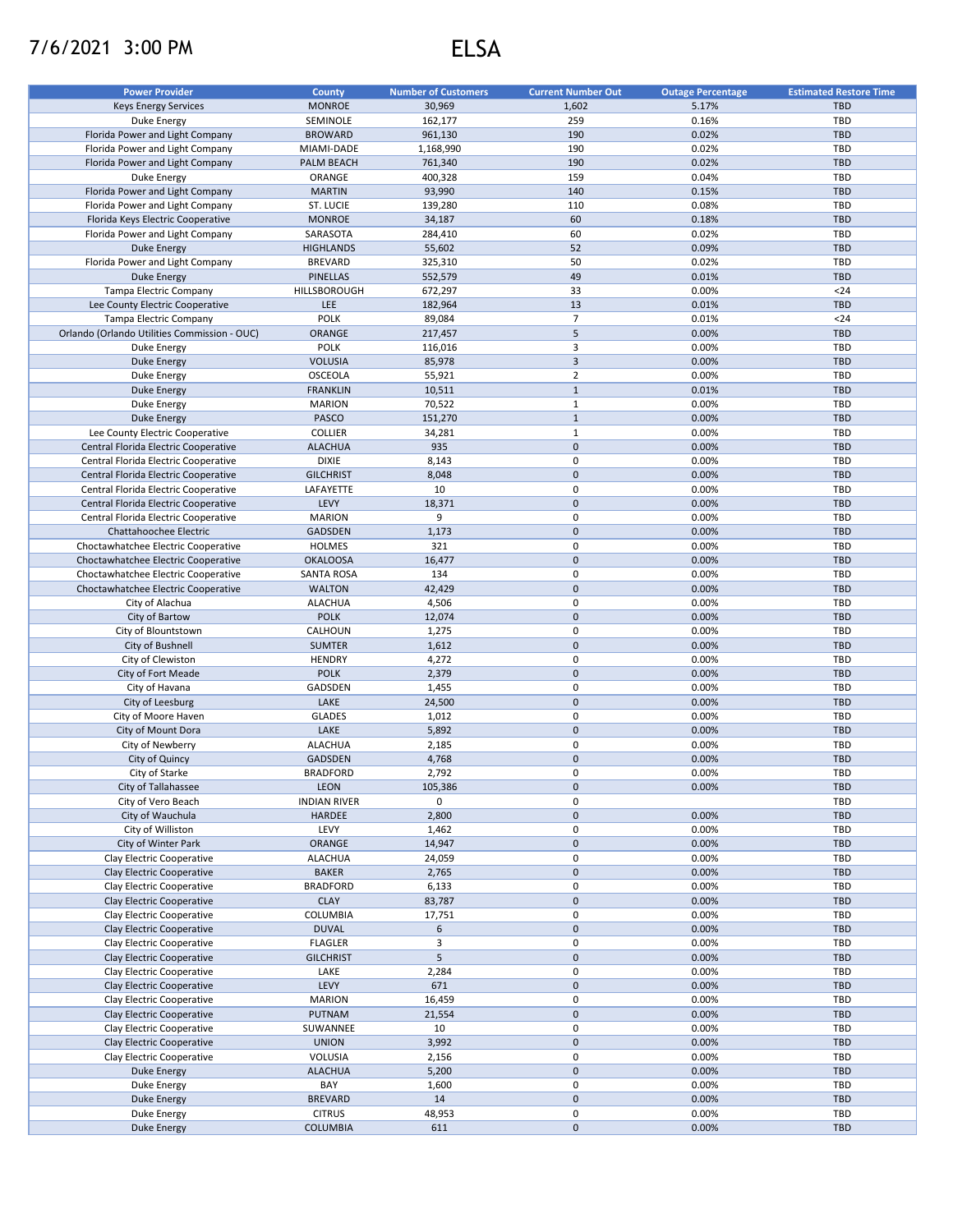## 7/6/2021 3:00 PM ELSA

| Duke Energy                                        | <b>DIXIE</b>        | 1,811       | 0                   | 0.00% | TBD        |
|----------------------------------------------------|---------------------|-------------|---------------------|-------|------------|
|                                                    |                     |             |                     |       |            |
| <b>Duke Energy</b>                                 | <b>FLAGLER</b>      | 18          | $\pmb{0}$           | 0.00% | <b>TBD</b> |
| Duke Energy                                        | <b>GILCHRIST</b>    | 1,726       | $\pmb{0}$           | 0.00% | TBD        |
| <b>Duke Energy</b>                                 | <b>GULF</b>         | 6,659       | $\mathsf{O}\xspace$ | 0.00% | <b>TBD</b> |
| Duke Energy                                        | <b>HAMILTON</b>     | 2,966       | $\pmb{0}$           | 0.00% | <b>TBD</b> |
| <b>Duke Energy</b>                                 | <b>HARDEE</b>       | 45          | $\mathbf 0$         | 0.00% | <b>TBD</b> |
| Duke Energy                                        | <b>HERNANDO</b>     | 12,170      | $\pmb{0}$           | 0.00% | TBD        |
|                                                    |                     |             |                     |       |            |
| <b>Duke Energy</b>                                 | HILLSBOROUGH        | 23          | $\mathbf 0$         | 0.00% | <b>TBD</b> |
| Duke Energy                                        | <b>JEFFERSON</b>    | 4,830       | $\pmb{0}$           | 0.00% | <b>TBD</b> |
| <b>Duke Energy</b>                                 | LAFAYETTE           | 841         | $\pmb{0}$           | 0.00% | <b>TBD</b> |
| Duke Energy                                        | LAKE                | 90,419      | 0                   | 0.00% | TBD        |
| <b>Duke Energy</b>                                 | <b>LEON</b>         | 65          | $\pmb{0}$           | 0.00% | <b>TBD</b> |
| Duke Energy                                        | LEVY                | 3,859       | 0                   | 0.00% | TBD        |
|                                                    |                     |             |                     |       |            |
| <b>Duke Energy</b>                                 | <b>MADISON</b>      | 3,917       | $\pmb{0}$           | 0.00% | <b>TBD</b> |
| Duke Energy                                        | <b>SUMTER</b>       | 12,845      | 0                   | 0.00% | TBD        |
| Duke Energy                                        | SUWANNEE            | 821         | $\pmb{0}$           | 0.00% | <b>TBD</b> |
| Duke Energy                                        | <b>TAYLOR</b>       | 6,106       | 0                   | 0.00% | <b>TBD</b> |
| <b>Duke Energy</b>                                 | <b>WAKULLA</b>      | 7,162       | $\pmb{0}$           | 0.00% | <b>TBD</b> |
|                                                    |                     |             | $\pmb{0}$           |       |            |
| Escambia River Electric Cooperative, Inc.          | <b>ESCAMBIA</b>     | 3,500       |                     | 0.00% | TBD        |
| Escambia River Electric Cooperative, Inc.          | <b>SANTA ROSA</b>   | 8,133       | $\pmb{0}$           | 0.00% | <b>TBD</b> |
| Florida Power and Light Company                    | <b>ALACHUA</b>      | 1,260       | 0                   | 0.00% | TBD        |
| Florida Power and Light Company                    | <b>BAKER</b>        | 5,610       | $\pmb{0}$           | 0.00% | <b>TBD</b> |
| Florida Power and Light Company                    | <b>BRADFORD</b>     | 4,130       | 0                   | 0.00% | TBD        |
|                                                    | CHARLOTTE           | 123,070     | $\pmb{0}$           | 0.00% | <b>TBD</b> |
| Florida Power and Light Company                    |                     |             |                     |       |            |
| Florida Power and Light Company                    | <b>CLAY</b>         | 920         | 0                   | 0.00% | TBD        |
| Florida Power and Light Company                    | <b>COLLIER</b>      | 224,590     | $\pmb{0}$           | 0.00% | <b>TBD</b> |
| Florida Power and Light Company                    | COLUMBIA            | 14,520      | $\pmb{0}$           | 0.00% | <b>TBD</b> |
| Florida Power and Light Company                    | <b>DESOTO</b>       | 17,410      | $\pmb{0}$           | 0.00% | <b>TBD</b> |
| Florida Power and Light Company                    | <b>DUVAL</b>        | 10          | $\pmb{0}$           | 0.00% | TBD        |
|                                                    |                     |             |                     |       |            |
| Florida Power and Light Company                    | <b>FLAGLER</b>      | 64,330      | $\pmb{0}$           | 0.00% | <b>TBD</b> |
| Florida Power and Light Company                    | <b>GLADES</b>       | 3,580       | $\pmb{0}$           | 0.00% | <b>TBD</b> |
| Florida Power and Light Company                    | HARDEE              | 30          | $\pmb{0}$           | 0.00% | <b>TBD</b> |
| Florida Power and Light Company                    | <b>HENDRY</b>       | 10,580      | $\pmb{0}$           | 0.00% | <b>TBD</b> |
| Florida Power and Light Company                    | <b>HIGHLANDS</b>    | 540         | $\pmb{0}$           | 0.00% | <b>TBD</b> |
|                                                    | <b>INDIAN RIVER</b> | 98,800      | 0                   | 0.00% | TBD        |
| Florida Power and Light Company                    |                     |             |                     |       |            |
| Florida Power and Light Company                    | LEE                 | 283,250     | $\pmb{0}$           | 0.00% | <b>TBD</b> |
| Florida Power and Light Company                    | MANATEE             | 195,880     | $\pmb{0}$           | 0.00% | <b>TBD</b> |
| Florida Power and Light Company                    | <b>MONROE</b>       | 90          | $\pmb{0}$           | 0.00% | TBD        |
| Florida Power and Light Company                    | NASSAU              | 25,190      | $\pmb{0}$           | 0.00% | <b>TBD</b> |
| Florida Power and Light Company                    | OKEECHOBEE          | 20,410      | $\pmb{0}$           | 0.00% | <b>TBD</b> |
|                                                    |                     | 10          | 0                   | 0.00% | <b>TBD</b> |
| Florida Power and Light Company                    | ORANGE              |             |                     |       |            |
| Florida Power and Light Company                    | <b>OSCEOLA</b>      | 10          | $\pmb{0}$           | 0.00% | <b>TBD</b> |
| Florida Power and Light Company                    | PUTNAM              | 20,420      | $\pmb{0}$           | 0.00% | <b>TBD</b> |
| Florida Power and Light Company                    | SEMINOLE            | 59,330      | $\pmb{0}$           | 0.00% | <b>TBD</b> |
| Florida Power and Light Company                    | ST. JOHNS           | 102,020     | 0                   | 0.00% | TBD        |
| Florida Power and Light Company                    | SUWANNEE            | 5,100       | $\mathbf 0$         | 0.00% | <b>TBD</b> |
|                                                    |                     |             |                     |       |            |
| Florida Power and Light Company                    | <b>UNION</b>        | 1,680       | 0                   | 0.00% | TBD        |
| Florida Power and Light Company                    | <b>VOLUSIA</b>      | 186,620     | $\pmb{0}$           | 0.00% | <b>TBD</b> |
| Florida Public Utilities Corporation               | CALHOUN             | 842         | $\pmb{0}$           | 0.00% | Restored   |
| Florida Public Utilities Corporation               | <b>JACKSON</b>      | 10,523      | $\pmb{0}$           | 0.00% | Restored   |
| Florida Public Utilities Corporation               | <b>LIBERTY</b>      | 769         | $\pmb{0}$           | 0.00% | Restored   |
| Florida Public Utilities Corporation               | <b>NASSAU</b>       | 16,658      | $\mathsf{O}\xspace$ | 0.00% | Restored   |
|                                                    |                     |             |                     |       |            |
| Fort Pierce Utilities Authority                    | ST. LUCIE           | 28,827      | $\pmb{0}$           | 0.00% | TBD        |
| Gainesville (Gainesville Regional Utilities - GRU) | <b>ALACHUA</b>      | 100,600     | $\mathbf 0$         | 0.00% | <b>TBD</b> |
| Glades Electric Cooperative, Inc.                  | <b>GLADES</b>       | 3,325       | $\pmb{0}$           | 0.00% | TBD        |
| Glades Electric Cooperative, Inc.                  | <b>HARDEE</b>       | $\mathbf 0$ | 0                   |       | <b>TBD</b> |
| Glades Electric Cooperative, Inc.                  | <b>HENDRY</b>       | 4,009       | 0                   | 0.00% | TBD        |
| Glades Electric Cooperative, Inc.                  | <b>HIGHLANDS</b>    | 7,945       | $\pmb{0}$           | 0.00% | <b>TBD</b> |
|                                                    |                     |             |                     |       |            |
| Glades Electric Cooperative, Inc.                  | OKEECHOBEE          | 2,548       | 0                   | 0.00% | TBD        |
| Green Cove Springs Electric                        | <b>CLAY</b>         | 4,041       | $\pmb{0}$           | 0.00% | <b>TBD</b> |
| Gulf Coast Electric Cooperative, Inc.              | BAY                 | 14,655      | 0                   | 0.00% | TBD        |
| Gulf Coast Electric Cooperative, Inc.              | CALHOUN             | 2,013       | 0                   | 0.00% | <b>TBD</b> |
| Gulf Coast Electric Cooperative, Inc.              | <b>GULF</b>         | 4,708       | 0                   | 0.00% | TBD        |
| Gulf Coast Electric Cooperative, Inc.              | <b>JACKSON</b>      | 51          | 0                   | 0.00% | <b>TBD</b> |
|                                                    |                     |             |                     |       |            |
| Gulf Coast Electric Cooperative, Inc.              | <b>WALTON</b>       | 111         | 0                   | 0.00% | TBD        |
| Gulf Coast Electric Cooperative, Inc.              | <b>WASHINGTON</b>   | 2,705       | $\pmb{0}$           | 0.00% | <b>TBD</b> |
| <b>Gulf Power Company</b>                          | BAY                 | 100,382     | 0                   | 0.00% | Restored   |
| <b>Gulf Power Company</b>                          | <b>ESCAMBIA</b>     | 151,246     | $\pmb{0}$           | 0.00% | Restored   |
| <b>Gulf Power Company</b>                          | <b>HOLMES</b>       | 2,610       | 0                   | 0.00% | Restored   |
|                                                    |                     |             |                     |       |            |
| <b>Gulf Power Company</b>                          | <b>JACKSON</b>      | 1,389       | $\mathbf 0$         | 0.00% | Restored   |
| <b>Gulf Power Company</b>                          | <b>OKALOOSA</b>     | 94,066      | 0                   | 0.00% | Restored   |
| <b>Gulf Power Company</b>                          | <b>SANTA ROSA</b>   | 75,111      | $\pmb{0}$           | 0.00% | Restored   |
| <b>Gulf Power Company</b>                          | WALTON              | 24,576      | 0                   | 0.00% | Restored   |
| <b>Gulf Power Company</b>                          | WASHINGTON          | 6,536       | $\mathsf{O}\xspace$ | 0.00% | Restored   |
|                                                    |                     |             |                     |       |            |